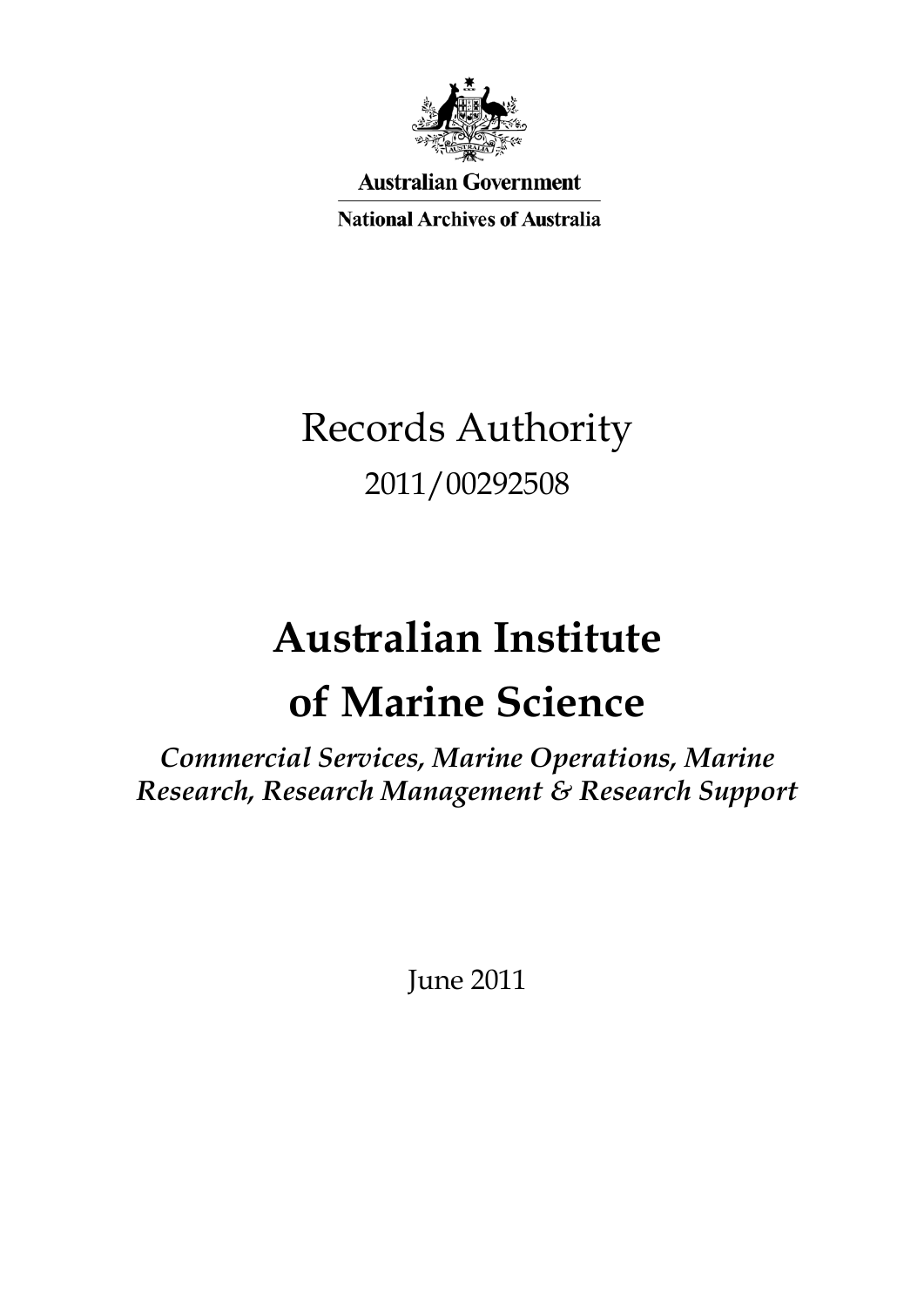### **CONTENTS**

| <b>INTRODUCTION</b>                  | 3                       |
|--------------------------------------|-------------------------|
| <b>APPLICATION OF THIS AUTHORITY</b> | 3                       |
| <b>CONTACT INFORMATION</b>           | $\overline{\mathbf{4}}$ |
| <b>AUTHORISATION</b>                 | 5                       |
| <b>CLASSES</b>                       | 6                       |
| <b>COMMERCIAL SERVICES</b>           | 6                       |
| <b>MARINE OPERATIONS</b>             | 8                       |
| <b>MARINE RESEARCH</b>               | 9                       |
| <b>RESEARCH MANAGEMENT</b>           | 11                      |
| <b>RESEARCH SUPPORT</b>              | 13                      |

© Commonwealth of Australia 2011

 This work is copyright. Apart from any use as permitted under the *Copyright*  permission from the National Archives of Australia. Requests and inquiries Manager, National Archives of Australia, PO Box 7425, Canberra Mail Centre *Act 1968,* no part may be reproduced by any process without prior written concerning reproduction and rights should be directed to the Publications ACT 2610, Australia.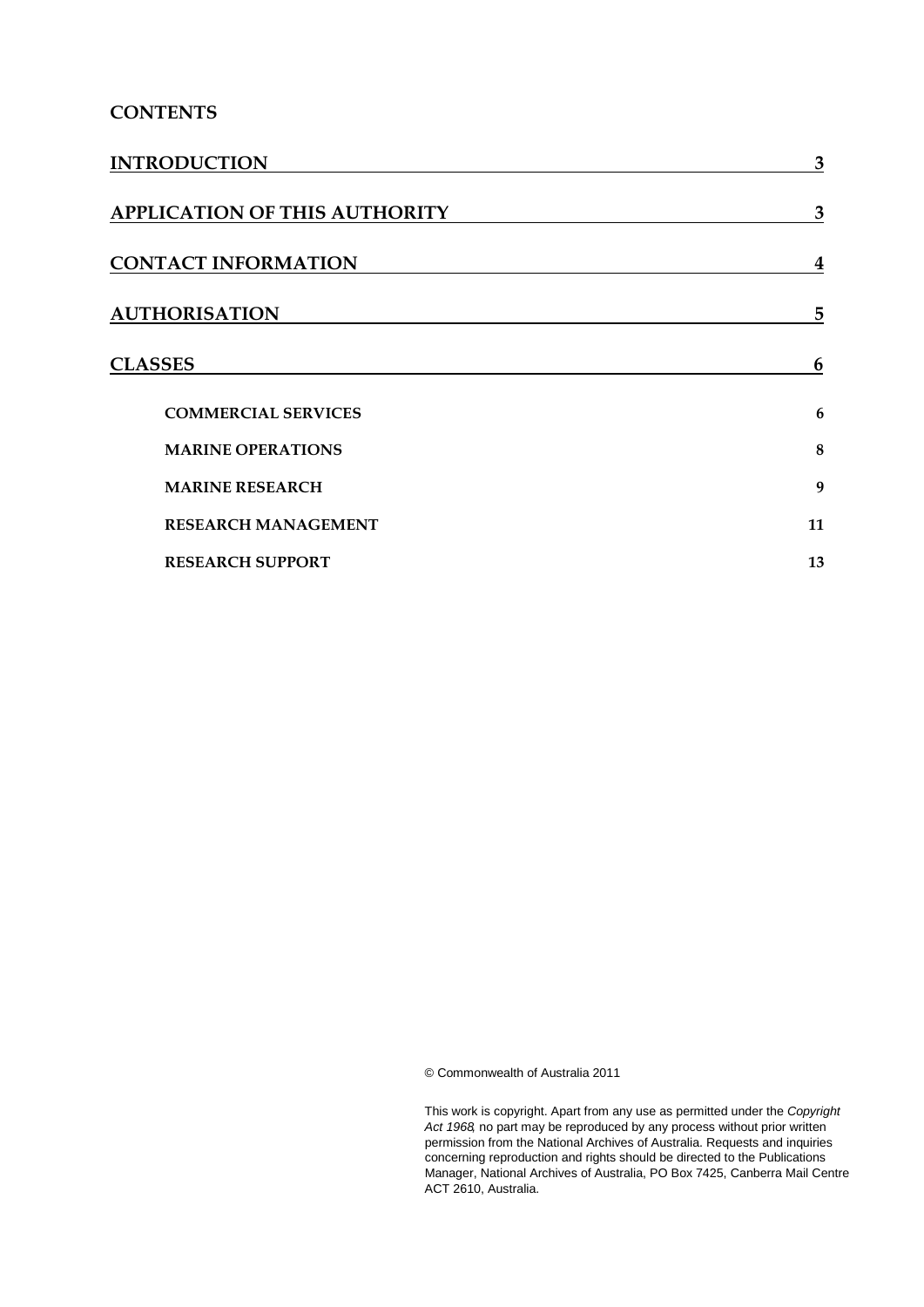### **INTRODUCTION**

The Australian Institute of Marine Science (AIMS) and the National Archives of Australia have developed this Records Authority to set out the requirements for keeping or destroying records for the core business areas of Commercial Services, Marine Operations, Marine Research, Research Management and Research Support. It represents a significant commitment on behalf of AIMS to understand, create and manage the records of its activities.

This Authority is based on the identification and analysis of the business of AIMS. It takes into account the agency's legal and organisational records management requirements, and the interests of stakeholders, the agency and the National Archives of Australia.

 minimum length of time that temporary records need to be kept. This Authority gives AIMS information provided by the agency. The Authority sets out those records that need to be retained as national archives and specifies the permission under the *Archives Act 1983*, for the destruction of the temporary records described after the minimum retention period has expired. Retention periods for these temporary records are based on: an assessment of business needs; broader organisational accountability requirements; and community expectations, and are approved by the National Archives of Australia on the basis of

As changes in circumstances may affect future records management requirements, the periodic review of this Authority is recommended. All amendments must be approved by the National Archives.

### **APPLICATION OF THIS AUTHORITY**

 1. This Authority replaces Records Authority (RA) 1362 (1998). The superseded Authority can no longer be used by AIMS to sentence records after the date of issue of this Authority.

2. This Authority is to be used to sentence records. Sentencing involves the examination of records in order to identify the individual disposal class to which they belong. This process enables sentencers to determine how long records need to be kept. Advice on sentencing is available from the National Archives.

3. This Authority should be used in conjunction with general records authorities such as:

- Government agencies; • the Administrative Functions Disposal Authority (AFDA) and/or AFDA Express issued by the National Archives to cover business processes and records common to Australian
- • encrypted records; and
- • source records that have been copied.

 permission to destroy certain records without formal authorisation. This usually occurs where records are duplicated, facilitative or for short-term use only. NAP does not replace arrangements together with an agency's Records Authority or Authorities, and with AFDA and AFDA Express. The Practice policy. Advice and guidance on destroying records as a normal administrative practice and 4. The Normal Administrative Practice (NAP) provision of the *Archives Act 1983* gives agencies agreed to in this Authority but can be used as a tool to assist in identifying records for destruction National Archives recommends that agencies develop and implement a Normal Administrative on how to develop an agency NAP policy is available from the National Archives' website at [www.naa.gov.au](http://www.naa.gov.au/)**.** 

 periods prescribed in this records authority or until the information is transferred into the custody of 5. Where the method of recording information changes (for example from a manual system to an electronic system, or when information is migrated from one system to a new system) this Authority can still be used to sentence the records created, providing the records document the same core business. The information must be accessible for the period of time prescribed in this Authority. AIMS will need to maintain continuing access to the information, including digital information, for the the National Archives.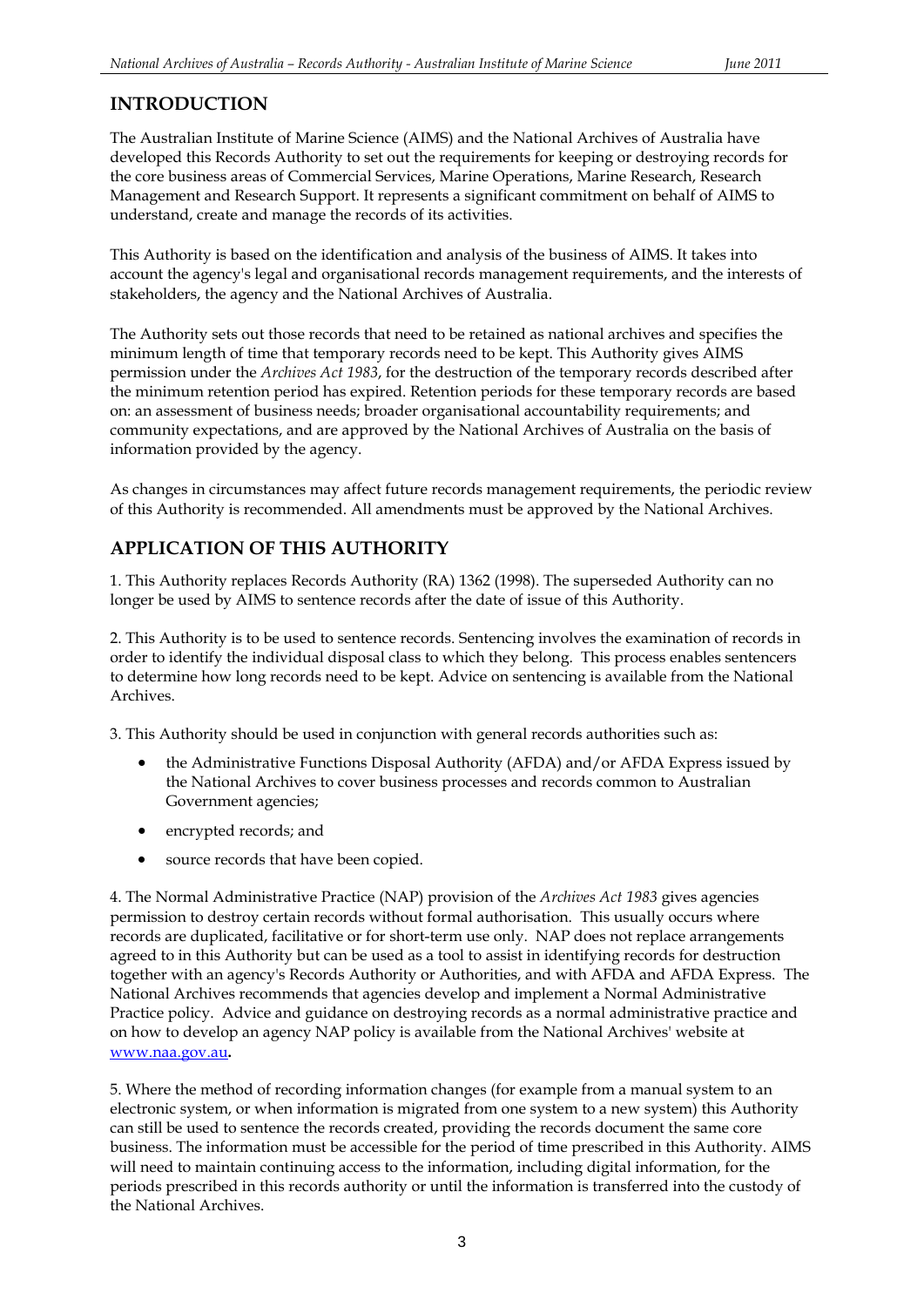6. In general, retention requirements indicate a minimum period for retention. AIMS may extend minimum retention periods if it considers that there is an administrative need to do so, without further reference to the National Archives. Where AIMS believes that its accountability will be substantially compromised because a retention period or periods are not adequate, it should contact the National Archives for review of the retention period.

 7. From time to time the National Archives will place a freeze on some groups of records relating to a place no records relating to the topic or event may be destroyed. Further information about disposal particular topic or event which has gained prominence or provokes controversy. While the freeze is in freezes and whether they affect the application of this Authority is available from the National Archives website at [www.naa.gov.au.](http://www.naa.gov.au/)

 8. Records which relate to any current or pending legal action, or are subject to a request for access under the *Archives Act 1983* or any other relevant Act must not be destroyed until the action has been completed.

9. Records in the care of agencies should be appropriately stored, managed and preserved. Agencies need to meet this obligation to ensure that the records remain authentic and accessible over time. Under Section 31 of the *Archives Act 1983*, access arrangements are required for records that become available for public access including those records that remain in agency custody.

10. Appropriate arrangements should be made with the National Archives when records are to be transferred into custody. The National Archives accepts for transfer only those records designated as national archives.

11. Advice on how to use this Authority is available from AIMS's records manager. If there are problems with the application of the Authority that cannot be resolved, please contact the National Archives.

### **CONTACT INFORMATION**

For assistance with this authority or for advice on other records management matters, please contact National Archives' Agency Service Centre.

Queen Victoria Terrace Tel: (02) 6212 3610 Parkes ACT 2600 Fax: (02) 6212 3989 PO Box 7425 Email: recordkeeping@naa<br>Canberra Mail Centre ACT 2610 Website: www.naa.gov.au

Email: recordkeeping@naa.gov.au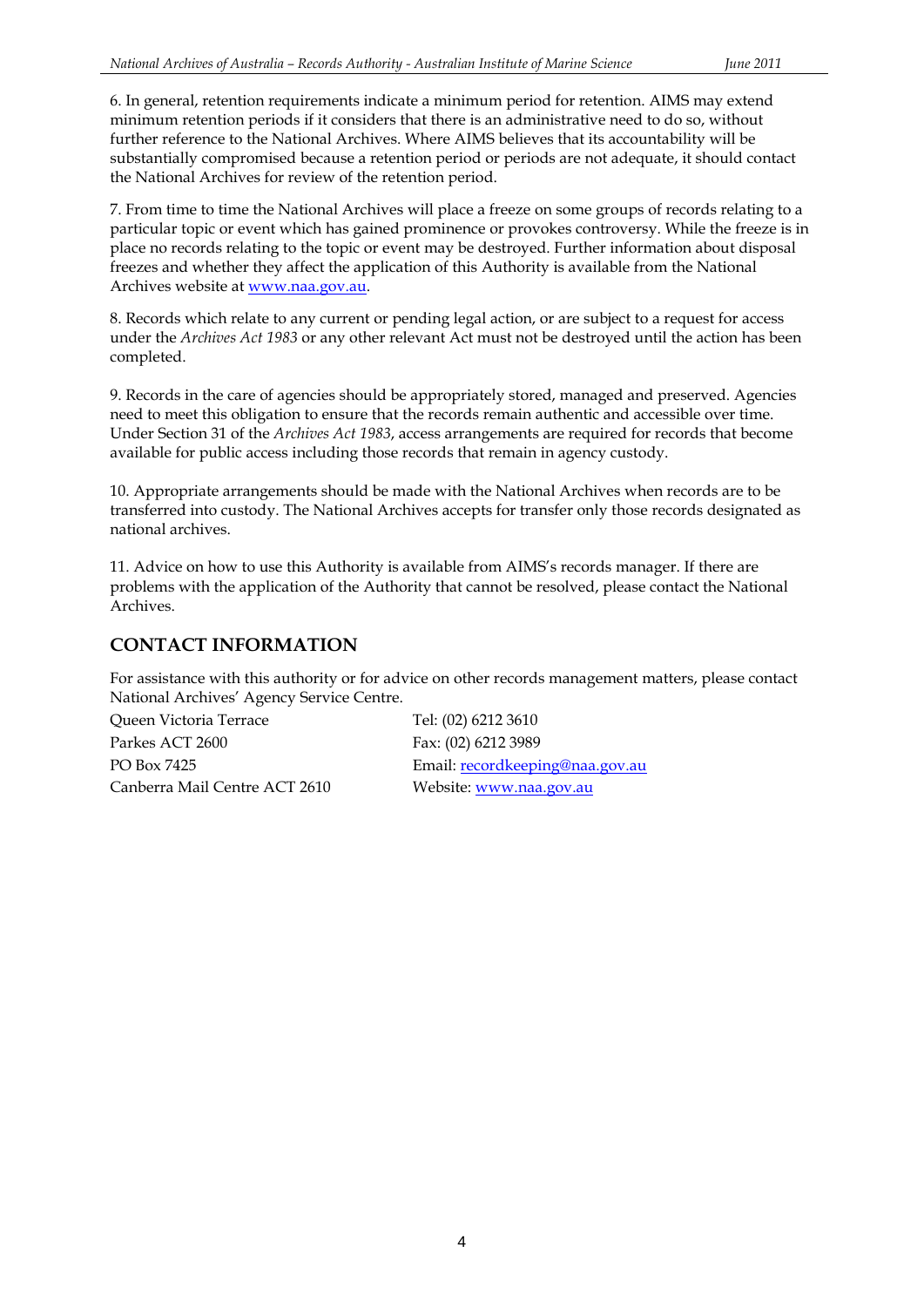### AUTHORISATION

#### RECORDS AUTHORITY 2011/00292508

| Person to whom notice of<br>authorisation is given: |   | Dr Ian R. Poiner<br><b>Chief Executive Officer</b><br>Australian Institute of Marine Science<br>PMB 3, Townsville MC<br>Townsville QLD 4810 |
|-----------------------------------------------------|---|---------------------------------------------------------------------------------------------------------------------------------------------|
|                                                     |   |                                                                                                                                             |
| Purpose:                                            |   | Authorises arrangements for the disposal of records in accordance<br>with Section 24(2)(b) of the Archives Act 1983                         |
| Application:                                        | ۰ | Core business records relating to:<br><b>Commercial Services</b><br><b>Marine Operations</b><br>Marine Research                             |
|                                                     |   | <b>Research Management</b>                                                                                                                  |

• Research Support

This authority gives permission for the destruction, retention or transfer to the National Archives of Australia of the records descried. This authority will apply only with the consent of the agency currently responsible for the business documented in the records described. *r in the contract of the contract of the contract of the contract of the contract of the contract of the contract of the contract of the contract of the contract of the contract of the contract of the contract* 

Authorising Officer  $\sqrt{ }$  and  $\sqrt{ }$  Date of issue:

*El min* 

Margaret Chalker Assistant Director-General Government Information Management National Archives of Australia

 $\frac{1}{2}$ 

June 2011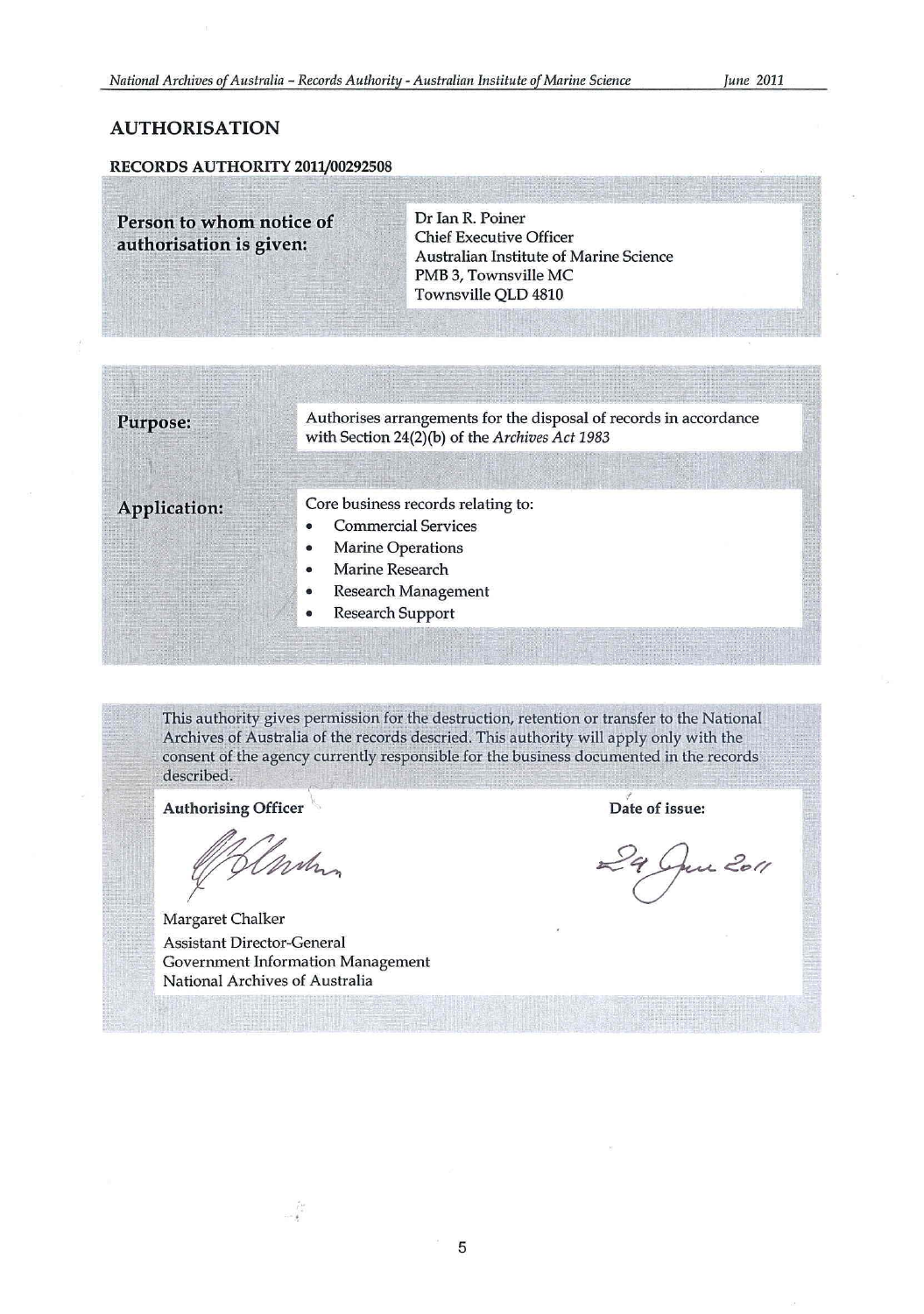### <span id="page-5-0"></span>**COMMERCIAL SERVICES**

funding arrangements where research activities are undertaken on behalf of other organisations.<br>The core tasks associated with commercial services include: The core business of developing commercial relationships with stakeholders, including the conduct of commercial transactions and the development of appropriate contractual documentation to formalise negotiated arrangements. Includes the commercialisation of research outcomes and managing

The core tasks associated with commercial services include:

- developing and implementing policies, procedures, guidelines and plans supporting commercial services;
- developing and implementing commercial contracts and agreements (including joint venture agreements), including research and technology transfer contracts and agreements and confidentiality agreements other than with personnel;
- negotiations with internal and external stakeholders;
- identifying research outcomes and research services for commercialisation;
- developing, creating and marketing products and services resulting from research outcomes and data collection;
- providing advice and analysis in relation to commercial services;
- establishing and managing funding arrangements where outside organisations commission research activities;
- licencing research outcomes; and
- liaising with internal and external stakeholders to develop and maintain commercial relationships.

The performance of the core business is supported by routine administrative tasks such as:

- conducting audits:
- authorising delegations of power to agency staff;
- • managing committees and meetings; and
- reviewing and evaluating.

 *For litigation and the provision of legal advice to agency personnel, and the establishment and general AFDA/AFDA EXPRESS - LEGAL SERVICES. management of agency intellectual property, including patents and intellectual assets, use* 

 *EXPRESS - PUBLICATION. For the formal publication of research outcomes and the vesting of copyright, use AFDA/AFDA* 

 *EXPRESS - PROPERTY MANAGEMENT. For contracts and agreements relating the management of agency properties, use AFDA/AFDA* 

 *of contracted service providers, use AFDA/AFDA EXPRESS - PROCUREMENT. For contracts and agreements relating to the acquisition of goods and services, and the management* 

 *For customer service and service charters, use AFDA/AFDA EXPRESS - STRATEGIC MANAGEMENT.* 

#### **Class No Description of records Disposal action**

36503 The following significant records:

- signed versions of significant commercial contracts and **archives**  government agencies and commercial organisations), where: the agreements with external stakeholders (including other agreements relate to the provision of marine science products and services delivered by the agency that are considered ground breaking or original; involve the use of new or innovative techniques; are controversial or arouse significant public or commercial interest; or that may potentially have a major impact upon the environment, society or human health. Includes joint venture agreements and the establishment of funding arrangements commissioning major research activities;
- research outcomes; and master versions of published products and datasets resulting from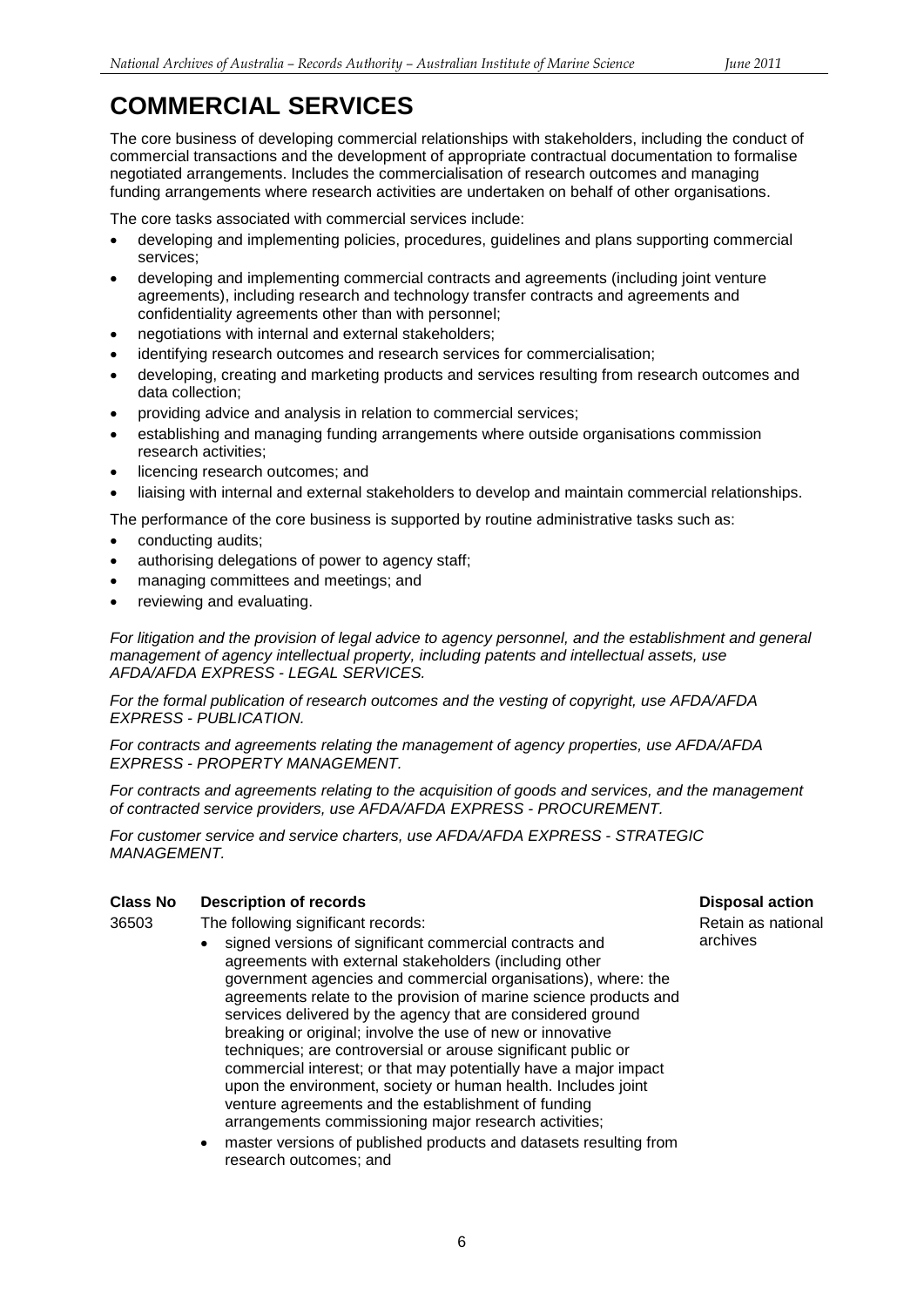## **COMMERCIAL SERVICES**

| <b>Class No</b><br>(cont) | <b>Description of records</b><br>high level policies relating to commercial services, such as policies<br>supporting the establishment of funding arrangements and<br>defining criteria and processes for research commercialisation.                                                                                                                                                                                                                                                                                                                                                                                                                                                                                                                                                                                                                                                                                               | <b>Disposal</b>                      |
|---------------------------|-------------------------------------------------------------------------------------------------------------------------------------------------------------------------------------------------------------------------------------------------------------------------------------------------------------------------------------------------------------------------------------------------------------------------------------------------------------------------------------------------------------------------------------------------------------------------------------------------------------------------------------------------------------------------------------------------------------------------------------------------------------------------------------------------------------------------------------------------------------------------------------------------------------------------------------|--------------------------------------|
|                           | [For records of research conducted by the agency on behalf of<br>external organisations, including final research outcomes, use<br><b>MARINE RESESARCH.</b>                                                                                                                                                                                                                                                                                                                                                                                                                                                                                                                                                                                                                                                                                                                                                                         |                                      |
|                           | For joint venture contracts and agreements that are not of a<br>commercial nature, use RESEARCH MANAGEMENT.]                                                                                                                                                                                                                                                                                                                                                                                                                                                                                                                                                                                                                                                                                                                                                                                                                        |                                      |
| 36508                     | Records documenting:<br>signed versions of commercial contracts and agreements with<br>external stakeholders (including other government agencies and<br>commercial organisations), other than those described in class<br>36503. Includes joint venture agreements and the establishment<br>of funding arrangements commissioning minor research activities;<br>management of external funding arrangements with other<br>$\bullet$<br>organisations, providing information on resources, timelines,<br>research outputs and deliverables;<br>negotiations with external parties where commercial<br>consequences are involved;<br>commercial arrangements for the transfer and interpretation of<br>$\bullet$<br>agency scientific data; and<br>requests for access to specialist data products and services<br>produced by the agency.<br>[For significant contracts and agreements of a commercial nature, use<br>class 36503.] | Destroy 5<br>after actio<br>complete |
| 36511                     | Records documenting:<br>routine operational administrative tasks supporting the core<br>business; and                                                                                                                                                                                                                                                                                                                                                                                                                                                                                                                                                                                                                                                                                                                                                                                                                               | Destroy 7<br>after actio<br>complete |

• commercial services tasks, other than those covered in classes 36503 and 36508.

50 years on d.

7 years  $\overline{on}$ b.

action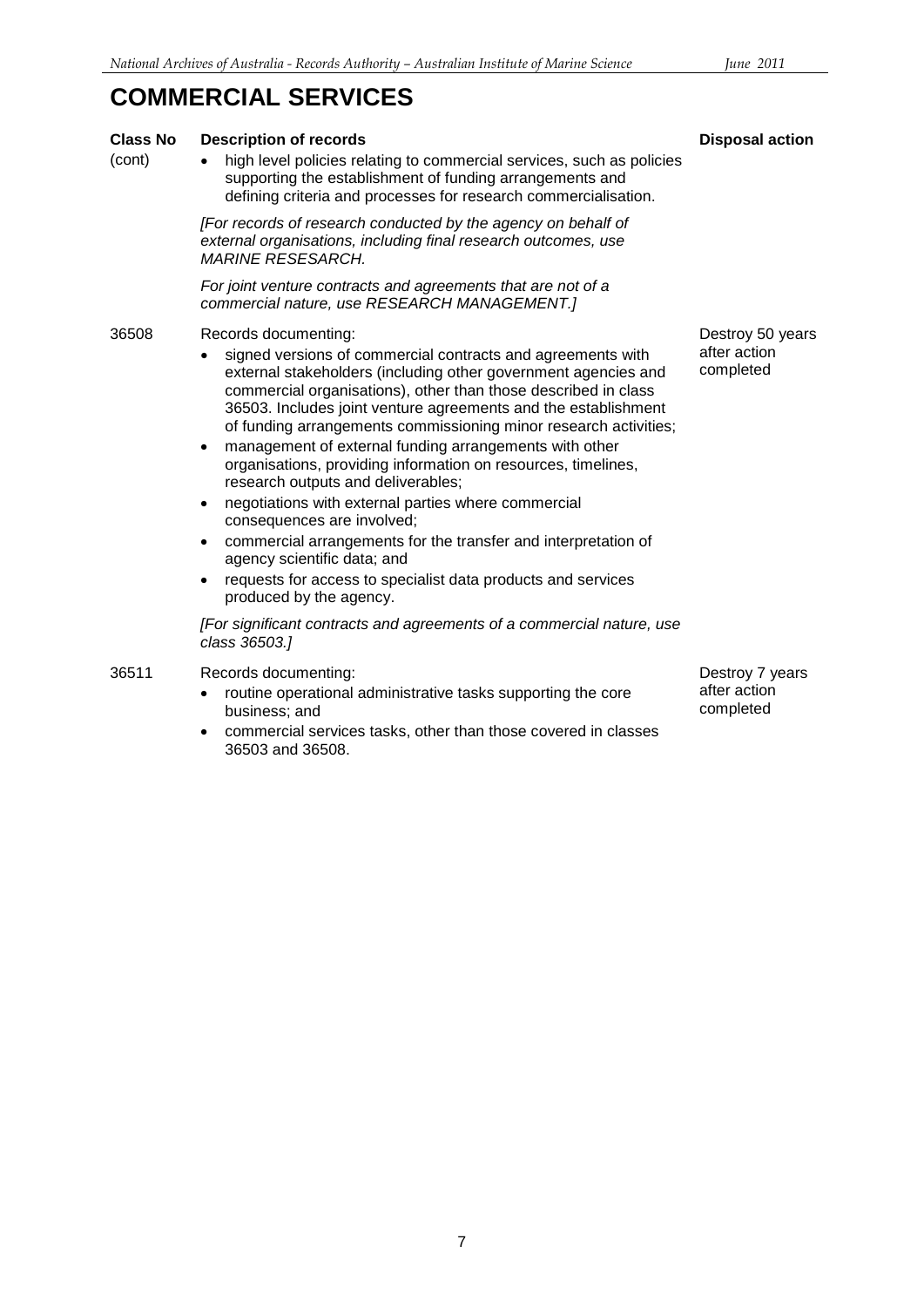## <span id="page-7-0"></span> **MARINE OPERATIONS**

operations. The core business of managing sea-going activities supporting marine scientific research, including the administration and operation of the agency's marine vessels and the coordination of diving

The core tasks associated with marine operations include:

- managing and maintaining marine vessels, including supplying and provisioning:
- undertaking voyages in support of research activities;
- reporting of voyage progress; and
- managing diving operations.

The performance of the core business is supported by routine administrative tasks such as:

- conducting audits;
- authorising delegations of power to agency staff;
- managing committees and meetings; and
- reviewing and evaluating.

*For scientific research conducted on vessels, use MARINE RESEARCH.* 

 *use AFDA/AFDA EXPRESS - OCCUPATIONAL HEALTH & SAFETY. For health and safety issues relating to marine operations, including health and safety committees,* 

*For chartering vessels and contracting the services of professional crews, use AFDA/AFDA EXPRESS - PROCUREMENT.* 

 *For staff training, including diving training, use AFDA/AFDA EXPRESS - STAFF DEVELOPMENT.* 

*For constructing new purpose built research vessels, use RESEARCH SUPPORT.* 

| <b>Class No</b><br>36537 | <b>Description of records</b><br>The following significant records:<br>• ships logs and captains observations; and<br>formal reports of major maritime incidents occurring during<br>$\bullet$<br>research voyages, resulting in considerable damage to the vessel,<br>injury or loss of life, or where the vessel is placed in significant<br>danger.                                                                                                                                                | <b>Disposal action</b><br>Retain as national<br>archives |
|--------------------------|-------------------------------------------------------------------------------------------------------------------------------------------------------------------------------------------------------------------------------------------------------------------------------------------------------------------------------------------------------------------------------------------------------------------------------------------------------------------------------------------------------|----------------------------------------------------------|
| 36538                    | Records documenting:<br>internal and external committees formed to consider matters<br>$\bullet$<br>directly relating to the marine operations, including documents<br>establishing committees, final versions of minutes, reports,<br>recommendations and supporting documents such as briefing<br>papers and discussion papers;<br>evaluation of marine operations; and<br>$\bullet$<br>maintenance and special alterations to research vessels (eg)<br>$\bullet$<br>superstructure modifications). | Destroy 50 years<br>after action<br>completed            |
| 36539                    | Records documenting:<br>routine operational administrative tasks supporting the core<br>٠<br>business; and<br>marine operations tasks, other than those covered in classes<br>$\bullet$<br>36537 and 36538                                                                                                                                                                                                                                                                                            | Destroy 5 years<br>after action<br>completed             |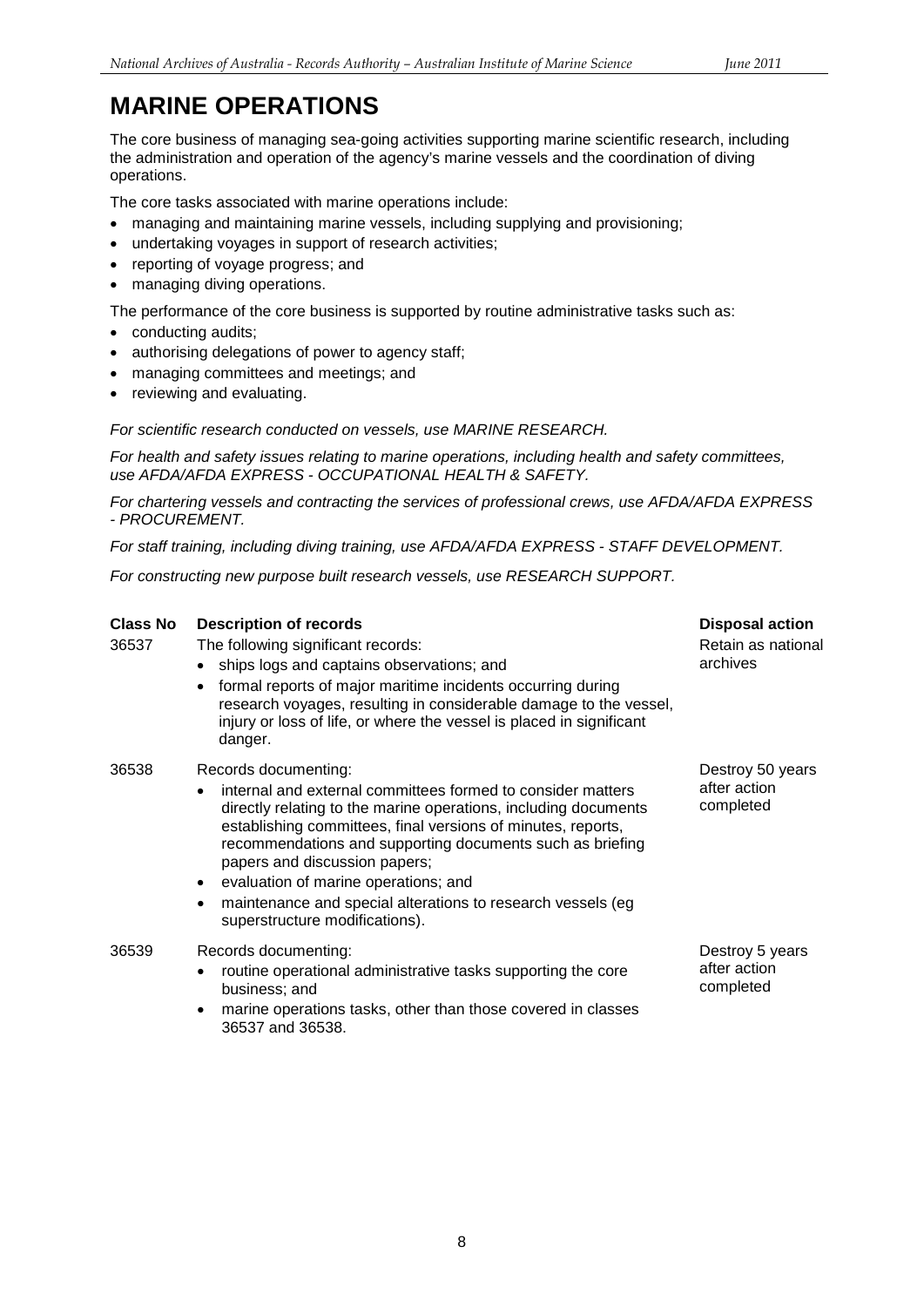## **MARINE RESEARCH**

The core business of undertaking original scientific and technological research, investigations, experimentation and theoretical, innovative development aimed at the creation of new knowledge to support the sustainable use and protection of the Australian marine environment, and application of

this knowledge to new or improved practices, products or processes.<br>The core tasks associated with marine research include:

- developing and designing methodologies for scientific experimentation and observations;
- undertaking marine research, such as conducting formal experiments and observations and the gathering of specimens and data for scientific analysis;
- processing and analysing research data, including satellite data;
- managing specimens and sample collections;
- mapping, surveying and modelling conducted in connection with research projects;
- assessment and analysis of research results to form conclusions;
- reporting on the progress of research and research outcomes;
- preparing research findings and technical papers for publication;
- providing policy advice, briefings and support to the portfolio Minister in relation to specific research and development issues;
- involvement with national and international research committees and bodies, where involvement is directly connected with specific research projects;
- liaison with internal and external stakeholders, including liaison between researchers; and
- preparing and presenting addresses relating to the progress and outcomes of specific marine research projects.

The performance of the core business is supported by routine administrative tasks such as:

- developing and implementing policies and procedures;
- conducting audits;
- authorising delegations of power to agency staff;
- receiving and responding to enquiries;
- managing meetings; and
- reviewing and evaluating.

*For the commercialisation of research outcomes (ie the development of new products and services as a result of research project findings), use COMMERCIAL SERVICES.* 

*For tasks associated with diving operations and/or the operation of the agency's research vessels in support of marine research, use MARINE OPERATIONS.* 

*For establishing strategic direction and providing administrative support for marine research programs, use RESEARCH MANAGEMENT.* 

*For specialised equipment supporting marine research, including the manufacture of customised research vessels, use RESEARCH SUPPORT.* 

*For the promotion of research outcomes, involvement in research committees not directly connected with specific research projects, and collection and management of data, use RESEARCH SUPPORT.* 

 *AFDA/AFDA EXPRESS - GOVERNMENT RELATIONS. For advice provided to the portfolio Minister in relation to general marine research matters, use* 

 *For the establishment and management of intellectual property, use AFDA/AFDA EXPRESS - LEGAL SERVICES.* 

 *EXPRESS - PUBLICATION. For the formal publication of research outcomes and the vesting of copyright, use AFDA/AFDA* 

#### **Class No Description of records Disposal action**

36540 The following significant records:

 are the subject of extensive debate, or arouse widespread • research project files relating to marine research undertaken by archives the agency, where the projects: may be considered controversial, scientific or other interest; involve the use of new or innovative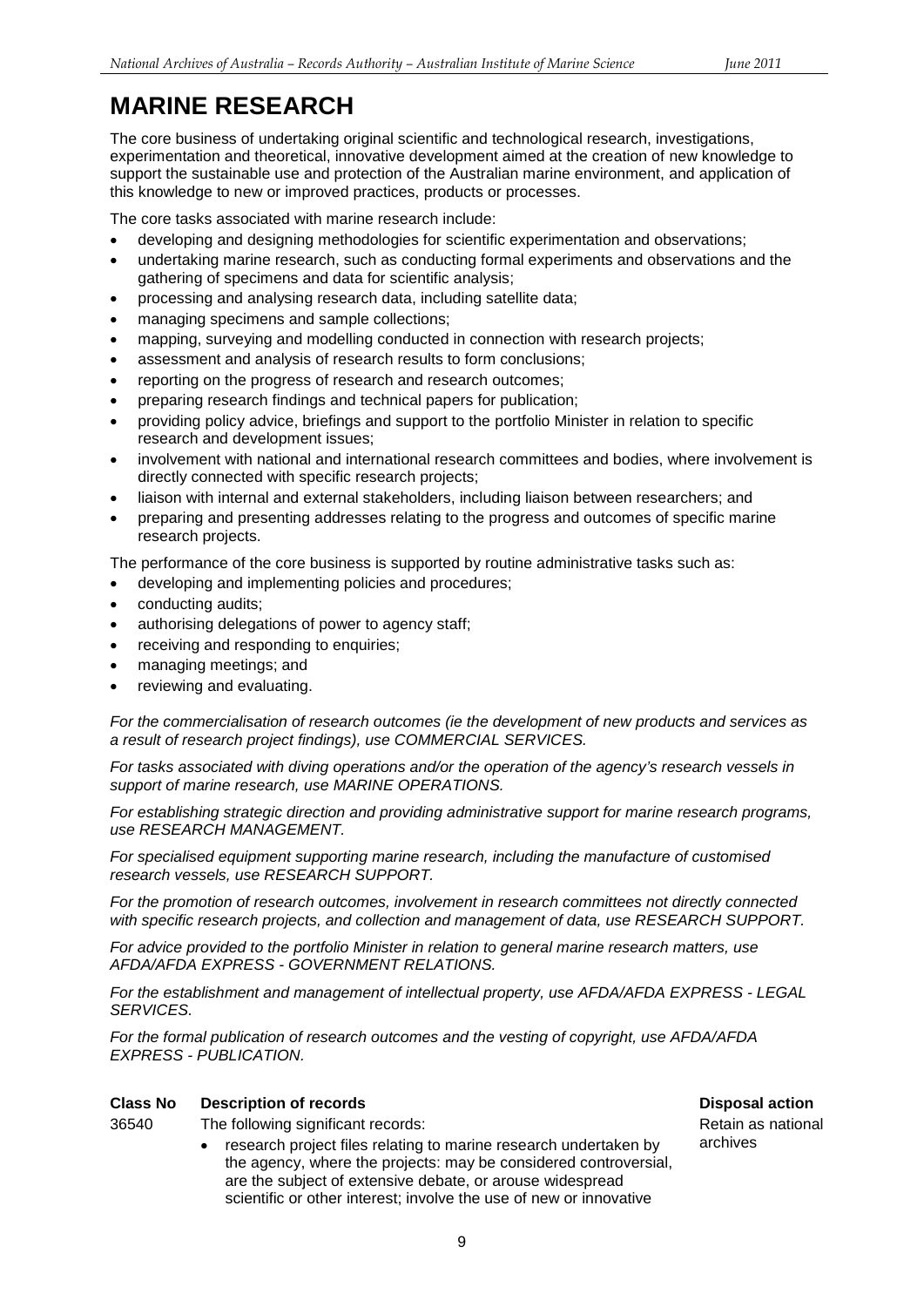### **MARINE RESEARCH**

| <b>Class No</b><br>(cont) | <b>Description of records</b><br>techniques; involve eminent researchers; represent a significant<br>contribution to the existing body of knowledge; or investigate<br>matters that may potentially have a major impact upon the<br>environment, society or human health. Includes project plans,<br>laboratory notebooks, research findings, and project deliverables;<br>final versions of research management plans;<br>$\bullet$<br>final versions of research reports;<br>$\bullet$                                        | <b>Disposal action</b>                        |
|---------------------------|---------------------------------------------------------------------------------------------------------------------------------------------------------------------------------------------------------------------------------------------------------------------------------------------------------------------------------------------------------------------------------------------------------------------------------------------------------------------------------------------------------------------------------|-----------------------------------------------|
|                           | final versions of mapping, surveying and modelling products<br>$\bullet$<br>relating to marine research;<br>cruise reports;<br>high level marine research policies, such as policies supporting<br>$\bullet$<br>the undertaking of scientific investigations and experiments;<br>committees and bodies relating to specific marine research<br>projects, where the agency provides secretariat support, is the<br>Australian Government's main representative, or plays a                                                       |                                               |
|                           | prominent or central role;<br>master versions of published research findings and technical<br>$\bullet$<br>papers;<br>advice provided to the Minister in relation to the progress and<br>outcomes of specific marine research projects, including<br>Ministerial briefings; and<br>final versions of addresses presented by the portfolio Minister and<br>$\bullet$<br>senior agency staff (including senior researchers) in relation to<br>specific marine research projects, including addresses presented<br>at conferences. |                                               |
|                           | [For marine research data collections and corresponding control<br>records, including research datasets, use RESEARCH SUPPORT.]                                                                                                                                                                                                                                                                                                                                                                                                 |                                               |
| 36541                     | Records documenting:<br>research project files relating to marine research undertaken by<br>the agency, other than those described in class 36540. Includes<br>project plans, laboratory notebooks, research findings, final<br>versions of research reports and project deliverables.                                                                                                                                                                                                                                          | Destroy 50 years<br>after action<br>completed |
| 36542                     | Records documenting:<br>meetings supporting specific research projects;<br>٠<br>marine research procedures; and<br>liaison activities with other organisations and government<br>agencies relating to specific research projects.                                                                                                                                                                                                                                                                                               | Destroy 20 years<br>after action<br>completed |
| 36543                     | Records documenting:<br>routine operational administrative tasks supporting the core<br>business; and<br>marine research management tasks, other than those covered in<br>classes 36540 - 36542.                                                                                                                                                                                                                                                                                                                                | Destroy 7 years<br>after action<br>completed  |

### **posal action**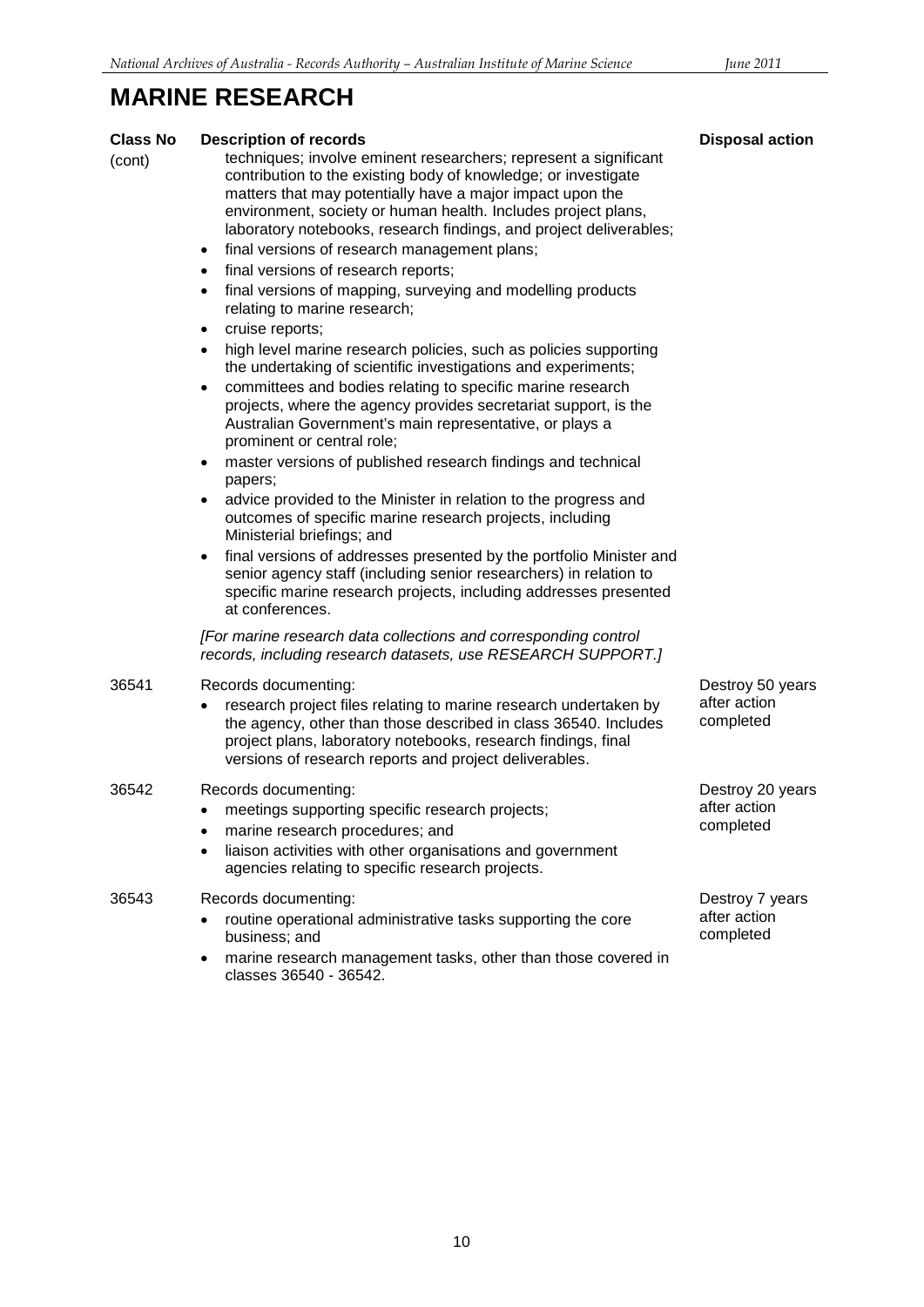### **RESEARCH MANAGEMENT**

 direction and administrative support for marine research programs. Includes determining research priorities and promotion of research outcomes. The core business of establishing and managing the research activities of the organisation, including research activities pursued in collaboration with other partners, through the provision of strategic

The core tasks associated with research management include:

- developing and implementing policies, procedures, strategies, and guidelines to support the undertaking of marine research and enhance the generation and transfer of knowledge;
- planning marine research and development programs;
- representing the agency on committees and working groups;
- evaluating research project proposals and potential new systems and services;
- liaising with research partners, other government agencies, industry and the community;
- managing joint venture and collaboration arrangements with other governments and organisations;
- reviewing research plans, programs and strategies;
- arranging visits in support of marine research, including receiving visits from international scholars and sending agency staff to visit national and international sites;
- • arranging and managing agency events and attending external events in support of marine research, including conferences;
- preparing and presenting addresses to support marine research; and
- promoting research outcomes.
- The performance of the core business is supported by routine administrative tasks such as:
- conducting audits;
- authorising delegations of power to agency staff;
- receiving and responding to enquiries;
- managing committees and meetings; and
- reviewing and evaluating.

#### *For conducting actual research, use MARINE RESEARCH.*

*For provision of technical and operational support for the undertaking of marine research projects, use RESEARCH SUPPORT.* 

 *AFDA/AFDA EXPRESS - GOVERNMENT RELATIONS. For advice provided to the portfolio Minister in relation to general marine research matters, use* 

 *events supporting marine research, use AFDA/AFDA EXPRESS - COMMUNITY RELATIONS. For media releases relating to marine research outcomes, and celebrations, ceremonies and social* 

*For the administration and operation of the Council of the Australian Institute of Marine Science, use the GOVERNING BODIES GRA.* 

#### **Class No Description of records Disposal action**

36544 The following significant records:

- final versions of agency marine research and development archives policies, plans and strategies, including schedules of planned research voyages;
- • committees and bodies relating to marine research, where the Government's main representative, or plays a prominent or central agency provides secretariat support, is the Australian role;
- • signed versions of joint venture agreements and formal contracts and agreements of a commercial nature; collaboration arrangements with other organisations or government agencies to support marine research, excluding
- final high level reviews of research plans, programs and strategies with far reaching implications for the agency and for the undertaking of marine research; and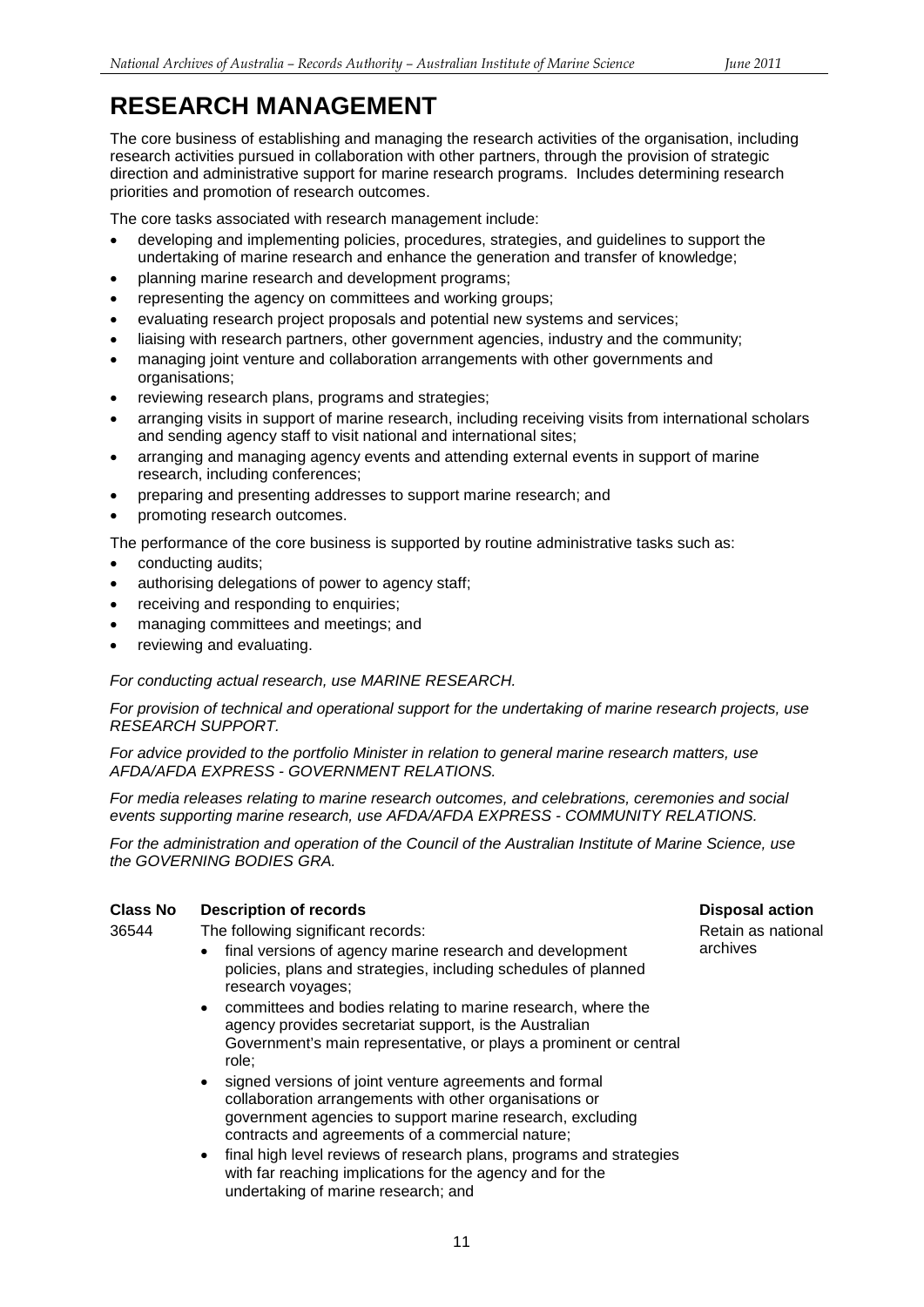36544, 36546 and 36547.

| <b>RESEARCH MANAGEMENT</b> |                                                                                                                                                                                                                                                                                                                  |                                               |
|----------------------------|------------------------------------------------------------------------------------------------------------------------------------------------------------------------------------------------------------------------------------------------------------------------------------------------------------------|-----------------------------------------------|
| <b>Class No</b><br>(cont)  | <b>Description of records</b><br>final versions of addresses presented by the portfolio Minister and<br>senior agency staff (including senior researchers) in support of<br>marine research, including addresses presented at conferences.                                                                       | <b>Disposal action</b>                        |
|                            | [For final versions of joint venture contracts and agreements of a<br>commercial nature, use COMMERCIAL SERVICES.                                                                                                                                                                                                |                                               |
|                            | For preparing and delivering addresses to generally promote the<br>agency, use AFDA/AFDA EXPRESS - COMMUNITY SERVICES,<br>AFDA/AFDA EXPRESS - GOVERNMENT RELATIONS and/or the<br><b>GOVERNING BODIES GRA.]</b>                                                                                                   |                                               |
| 36546                      | Records documenting:<br>liaison and communication with research partners, other<br>government agencies and organisations, concerning marine<br>science and marine issues;                                                                                                                                        | Destroy 50 years<br>after action<br>completed |
|                            | committees and bodies relating to marine research, where the<br>$\bullet$<br>agency does not provide secretariat support, is not the Australian<br>Government's main representative, and does not play a prominent<br>or central role; and<br>evaluations of the suitability of potential new research projects. |                                               |
| 36547                      | Records documenting:<br>evaluating and determining new programs, equipment and<br>services, including working papers.                                                                                                                                                                                            | Destroy 20 years<br>after action<br>completed |
| 36548                      | Records documenting:<br>routine operational administrative tasks supporting the core<br>business; and<br>research management tasks, other than those covered in classes                                                                                                                                          | Destroy 5 years<br>after action<br>completed  |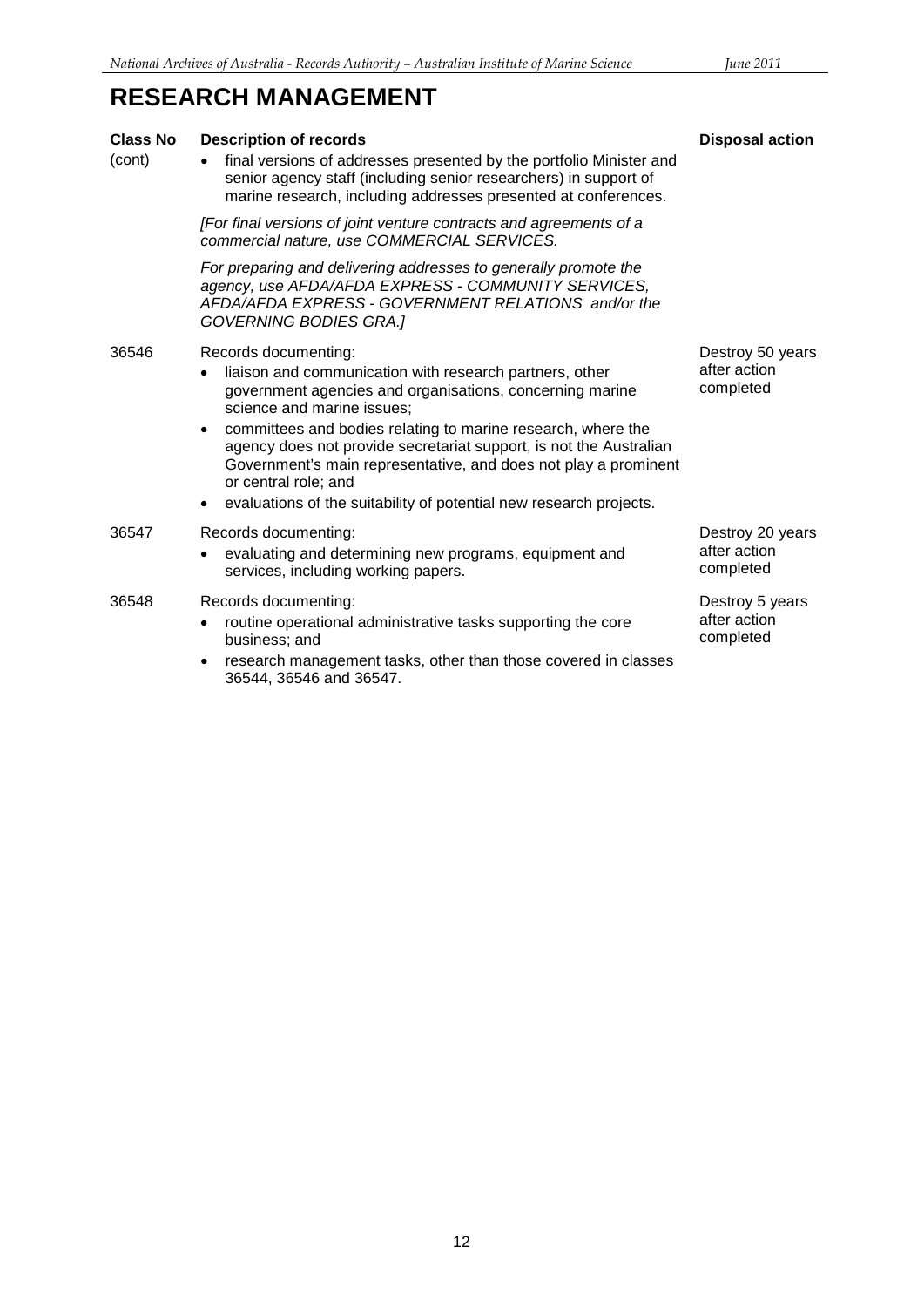### **RESEARCH SUPPORT**

 acquisition and management of major and unique items of scientific equipment specifically in relation instruments and research vessels), and administrative tasks supporting field work. The core business of providing operational support for scientific research. Includes technical services, management of collections of data and specimens for ongoing research reference purposes, to marine research activities (including custom design and manufacture of purpose built research

The core tasks associated with research support include:

- designing, building, managing and maintaining specialised marine research equipment;
- designing and building customised marine research vessels;
- managing specialised research facilities and laboratories, including onboard laboratories;
- assessing submissions for research support;
- obtaining necessary permits to support marine research projects;
- collecting, storing, managing and providing access to research data;
- retaining and maintaining scientific equipment testing registers; and
- creating and maintaining manuals for purpose built research equipment and instruments.

The performance of the core business is supported by routine administrative tasks such as:

- developing, implementing and reviewing work procedures;
- conducting audits;
- authorising delegations of power to agency staff;
- receiving and responding to enquiries:
- managing meetings; and
- reviewing and evaluating.

*For conducting actual research, use MARINE RESEARCH.* 

*For establishing strategic direction and providing administrative support for marine research programs, use RESEARCH MANAGEMENT.* 

*For chartering vessels and contracting the services of professional crews, use AFDA/AFDA EXPRESS - PROCUREMENT.* 

 *use AFDA/AFDA EXPRESS - EQUIPMENT & STORES. For other records relating to equipment, including instruments, implements, tools, machines and plant,* 

 *the hazardous materials register, use AFDA/AFDA EXPRESS - OCCUPATIONAL HEALTH & For records of health and safety issues relating to field operations, including trip risk assessments and SAFETY.* 

 *For the provision of staff training, including diving training courses, use AFDA/AFDA EXPRESS STAFF DEVELOPMENT.* 

 *For tasks associated with diving operations and/or the operation of the agency's research vessels in support of marine research, use MARINE OPERATIONS.* 

### **Class No Description of records Disposal action**

- equipment; 36549 The following significant records:<br>
• final versions of research support policies including policies for archives final versions of research support policies, including policies for assessing proposals for customised purpose built research
	- proposals for development and manufacture of purpose built research equipment, where the proposal is successful and the equipment is highly specialised or ground breaking in design, or represents a major advance or significant improvement in functionality;
	- • designs, plans, specifications and agency produced machine manuals for customised purpose built scientific equipment to assist in marine research, where the equipment is highly specialised or ground breaking in design, or represents a major advance or significant improvement in functionality;